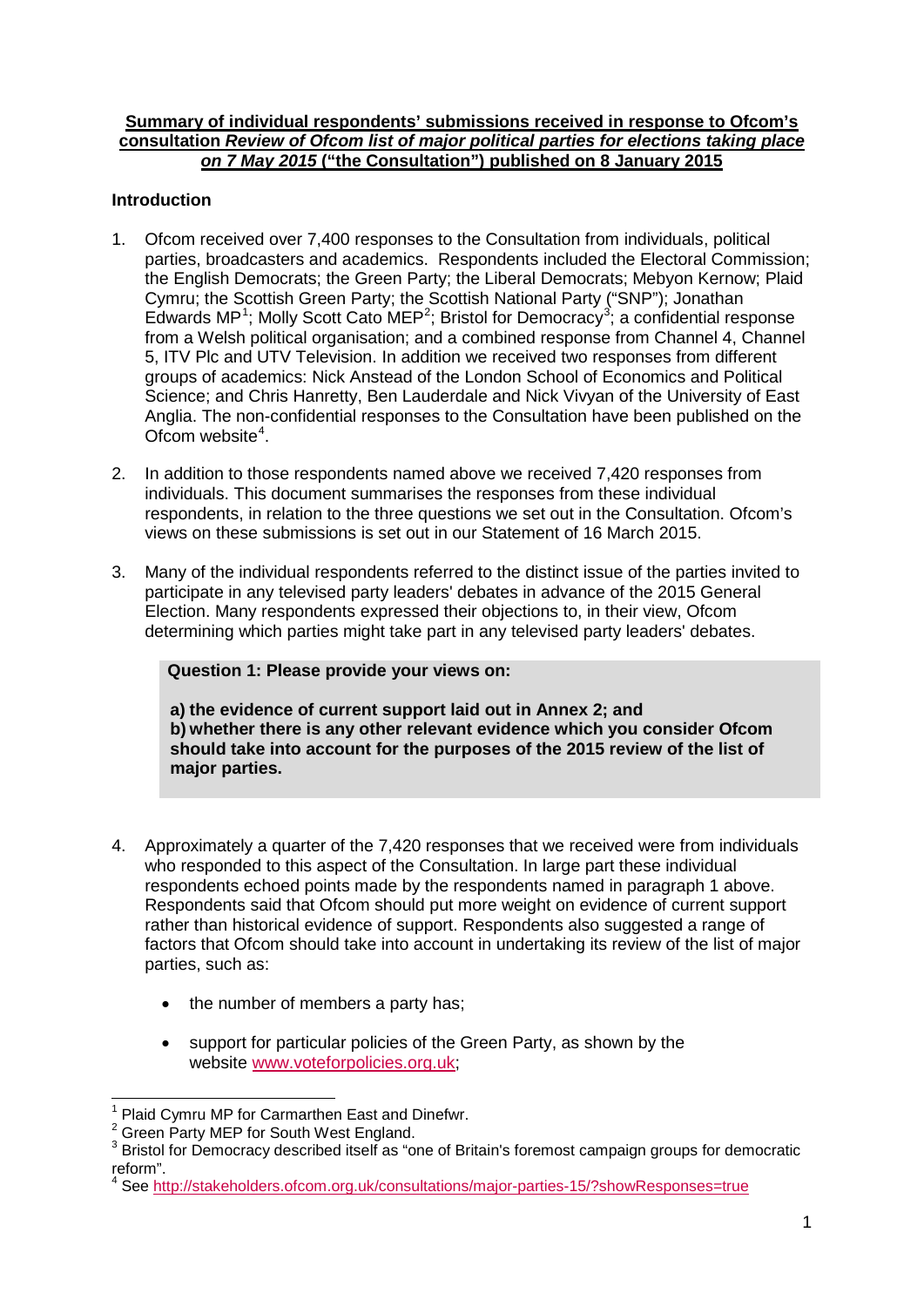- the strong support in certain opinion polls for the Green Party to participate in any broadcast leaders' debates which might take place before the 2015 General Election;
- support for parties amongst 18 to 24 year olds;
- opinion polls which take account of the 'first-past-the-post' electoral system which respondents argued does not encourage people to vote for their first preference party
- the trajectory of recent opinion polls;
- levels of social media support for the parties;
- the number of candidates being fielded at the General Election;
- the fact that some smaller parties receive much less media coverage than other parties; and
- the structure of opinion poll questions. Some respondents also argued that minor parties, such as the Green Party, will see their support under measured in opinion polls, because polling organisations will not list the Green Party with the existing major parties when questioning individuals over voting intention $5$ .

## **Question 2: Do you agree with our assessment in relation to each of:**

- **a) The existing major parties;**
- **b) Traditional Unionist Voice in Northern Ireland;**
- **c) The Green Party (including the Scottish Green Party); and d) UKIP?**

**Please provide reasons for your views.**

- 5. A large number of the 7,420 responses that we received from individuals responded to this aspect of the Consultation. By way of summary, individual respondents said the following:
	- 284 objected to the existing major parties being so designated with a minority of these specifically objecting to the Liberal Democrats being designated as a major party. 811 supported these parties' designation as major parties;
	- 192 objected to Traditional Unionist Voice ("TUV") not being a major party, with 271 supporting their non-designation as a major party;
	- 6,386 objected to the Green Party (including the Scottish Green Party) not being a major party, with 36 supporting their non-designation as a major party;
	- 954 objected to the UK Independence Party ("UKIP") being designated as a major party, with 696 supporting their designation as a major party; and

<span id="page-1-0"></span> $5$  These respondents said that opinion polls will typically ask individuals if they will vote for one of the named major parties or an "other" party. Individuals will only be able to indicate support for the Green Party in a follow-up question.  $\overline{a}$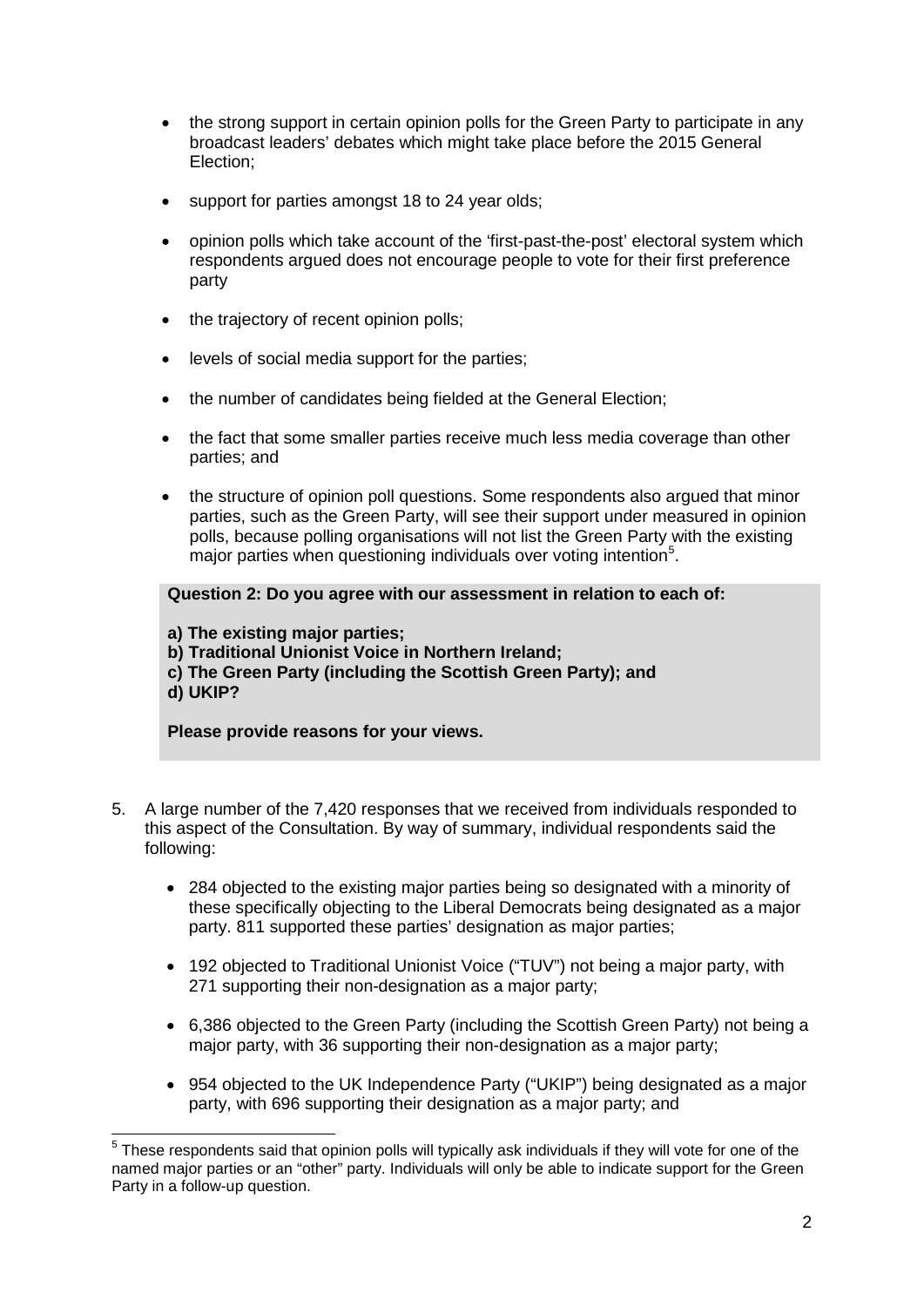- 325 objected to the Scottish National Party ("the SNP"), not being a major party across all of Great Britain (as opposed to just Scotland), with 17 taking the contrary view.
- 6. The large majority of responses we received from individuals on this aspect of the Consultation stated their objection to Ofcom not proposing to designate the Green Party (and the Scottish Green Party) as a major party across the UK. However, many of these respondents linked their objection to the participation of the Green Party in any broadcast leaders' debates that might take place before the 2015 General Election. In voicing support for the Green Party's inclusion on the list of major parties, individuals echoed the arguments made by other stakeholders above. In particular, individuals variously said that Ofcom should: put less weight on evidence of past electoral support or not take that evidence into account at all; and/or put more weight on opinion polls. A range of other suggestions were put forward to justify the Green Party's inclusion as a major party including: the fact that it has an MP, MEPs and elected councillors; that it like all parties with opinion poll ratings of over 5% should be considered to be a major party; that unlike the existing list of proposed major parties in England, the Green party was the only party putting an alternative left-wing viewpoint across; and broadcast coverage was important to the Green Party to get its message across.
- 7. A minority of individual respondents commented on Ofcom's proposal to retain all existing parties on the list of major parties. Of these, the large majority agreed with Ofcom's proposals, with a small number objecting to the Liberal Democrat continuing to be designated as a major party, due to factors such as its recent opinion poll ratings and performance in some recent elections.
- 8. A minority of individual respondents commented on Ofcom's proposal to designate UKIP as a major party in England and Wales, with a majority of this group opposing Ofcom's proposal. Arguments put forward for opposing UKIPs' designation included that UKIP: was a single-issue party of protest; was extreme and too right wing; was less established than other parties such as the Green Party; and had received a disproportionate amount of media coverage.
- 9. A small minority of individual respondents queried the concept of major parties, which some felt favoured the status quo and militated against smaller parties. Some of these respondents argued that all political parties standing for election should have equal access to broadcast coverage. In addition, some questioned Ofcom having a role in elections, and said that Ofcom's proposals in the Consultation were political and undemocratic, and acted to limit discussion of key issues during elections.

**Question 3: Do you agree with the proposed amendment to Rule 9 of the PPRB Rules Procedures outlined in paragraph 3.7 above? Please provide reasons for your views.**

10. A minority of the 7,420 responses that we received from individuals responded to this aspect of the Consultation. A majority of these respondents disagreed with the proposed amendment to the PPRB Rules Procedures, although a number of these respondents appeared to base their opposition to the amendment on Ofcom's separate proposal not to designate the Green Party (and Scottish Green Party) as a major party. A number of respondents expressed concern that the proposed criteria would give too much discretion to Ofcom and the Chair of the Election Committee. The view was also expressed that given the importance of the democratic process, all complaints from parties should automatically be considered by the Election Committee as under the